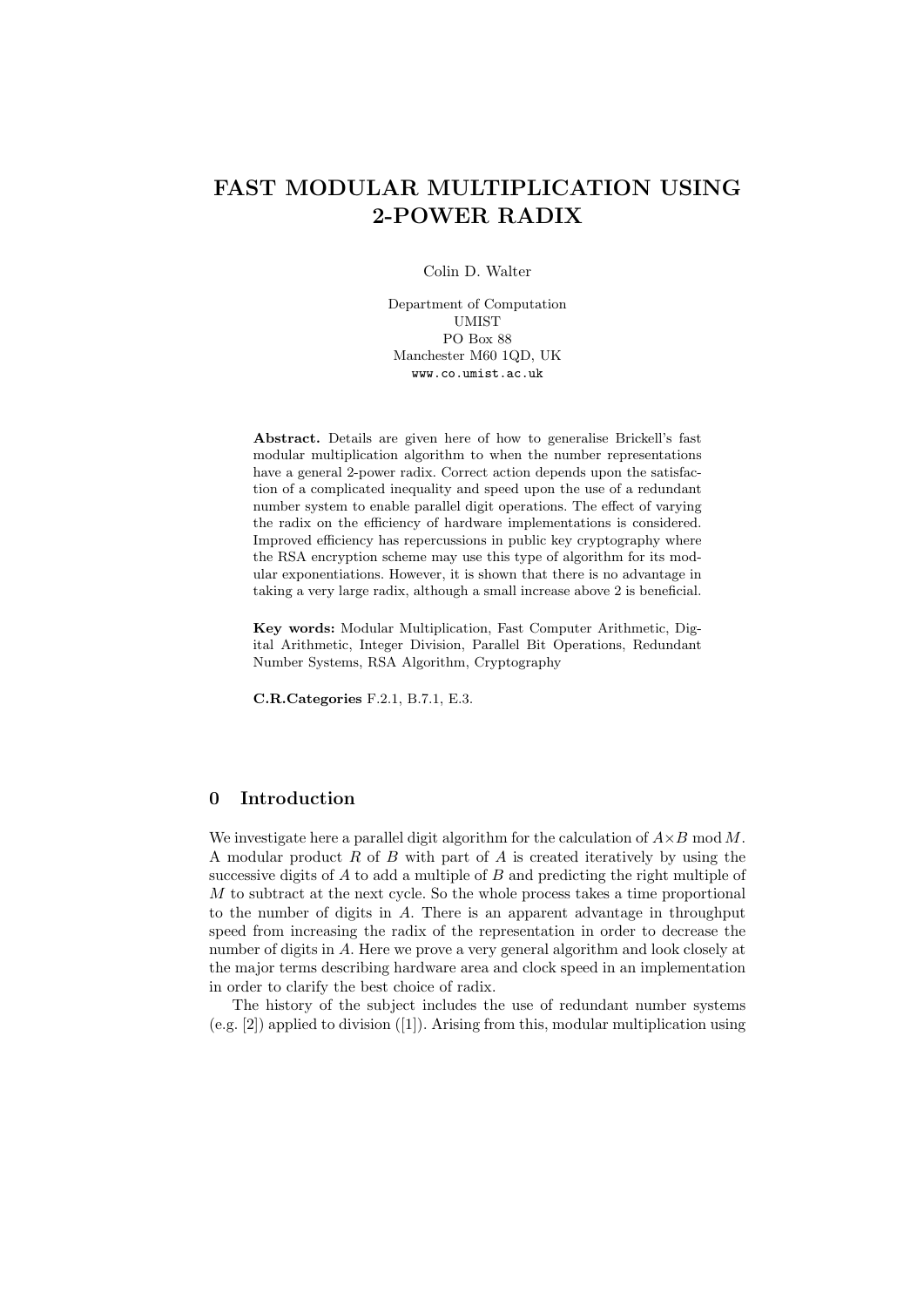these techniques is discussed by Simmons and Norris [7], and described for base 2 by Brickell [3], with proofs and further detail provided by Gibson [4] and Walter and Eldridge [8]. The recent rash of publications in this area also includes notable work by Selby and Mitchell [6]. The main application of the results here is in hardware implementations of the RSA algorithm [5] where the modular exponentiation of encryption and decryption is performed by repeated modular multiplications.

# 1 Notation

Numbers here are represented with 2-power radix  $r = 2^{\rho}, \rho \ge 1$ , making translation to or from a binary form fairly trivial. The digits of a number  $X$  are written  $x_i$  and lie in the range 0..x<sub>max</sub>, say, so that X has the value  $\sum_{i\geq 0} x_i r^i$ . The  $i+1$ st digit of X is  $x_i$ , the coefficient of  $r^i$ , because the numbering starts at 0. In an irredundant system  $x_{\text{max}} = r-1$ , which makes the choice of digits unique, and in a redundant system  $x_{\text{max}} \geq r$ , which allows alternative representations. A typical choice might be  $x_{\text{max}} = 2r-1$  because full use is then made of the extra bits needed for a minimal, properly redundant system. Since hardware area is crucial  $x_{\text{max}}$  is kept below 2r so that a digit requires  $\rho$  bits if the representation is not redundant, and  $\rho+1$  if it is redundant.

Digit ranges are chosen to suit applications. Here, we are interested in repeated modular multiplication to perform the modular exponentiation of the RSA two-key cryptosystem. Thus the modulus  $M$  is often fixed for many successive modular multiplications. Since  $M$  is usually in binary form, we obtain M in a non-redundant form to base r by taking its bits in groups of  $\rho$ . So we assume its digits are at most  $m_{\text{max}} = r-1$ .

The algorithm presented here calculates a residue  $R$  and an integer quotient  $Q$ satisfying  $A \times B = M \times Q + R$  where R is either the smallest non-negative residue of  $A \times B$  mod M or differs by at most M from it. This occasional extra M can be subtracted separately if required. Suppose  $M$  has  $N$  digits. If the output  $R$  has more than  $N$  digits it is larger than  $M$  and can be reduced at virtually no cost. So we may assume R has at most N digits. Since A and B are initially in the range 0..M in the RSA algorithm, and the output is used as subsequent input, we can always assume  $A$  and  $B$  have at most  $N$  digits. Normally the hardware fixes  $N$ , whilst  $M$  is shifted to put it in the right range, resulting in appropriate shifts for the other quantities initially and finally. So we assume  $M$  lies in the range  $r^N/2..r^N-1$  and also that each of A, B, R, Q and M is non-negative.

The multiplication is performed by repeated addition, but to perform addition in a single clock cycle requires each output digit to be dependent on only a small number of input digits, not on all lower-indexed digits as in the case of the usual (serial) hand calculation. So carries must propagate at most only a small fixed distance. This can only be done using a redundant number system for the output. Since in our application, output from one modular multiplication becomes input for the next, we expect  $A, B$ , and any intermediate partial product R to have a common redundant number system, say with digits  $0.r_{\text{max}}$ . Later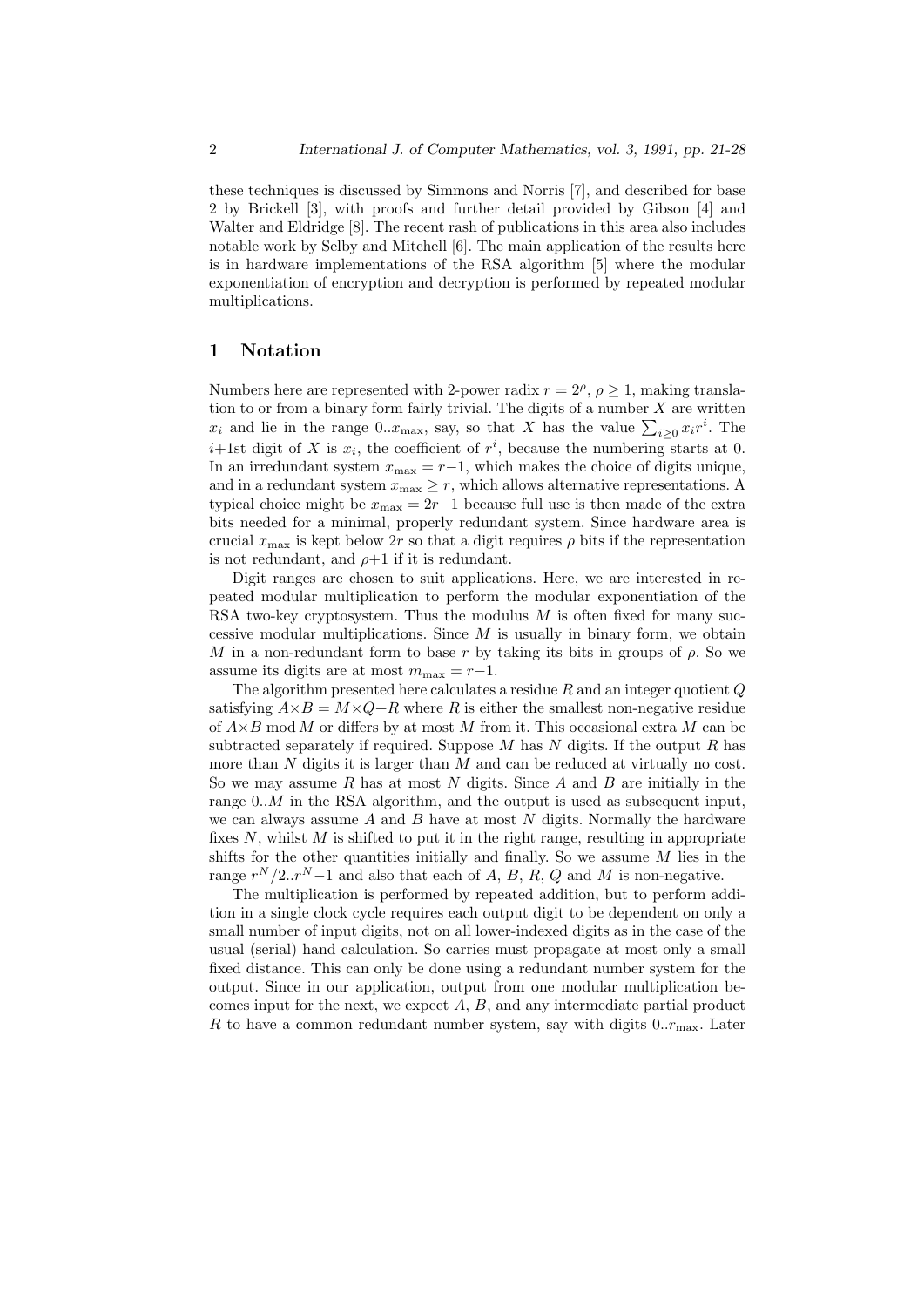#### C. D. Walter 3

on, sensible values for  $r_{\text{max}}$  will be considered. The integer quotient  $Q$  also turns out to need a redundant representation, say with digits in the range  $0.\overline{q_{\text{max}}}$ .

One of the ideas tacit in Brickell's paper [3], which we make explicit here, is to calculate  $A \times B \mod M$  as  $(AS \times B \mod MS)/S$  for a fixed r-power  $S = r^E$ . So a shift up by  $E$  places is performed. Here the number  $E$  of extra digits needed at the top of the registers is large enough to make the contribution of  $B$  to the partial product  $R$  insignificant in a certain precise way. Henceforth, we therefore work with RS, MS, etc., which we consider as individual numbers, not products, with digits denoted  $rs_i$ ,  $ms_i$ , etc.

To predict the right multiple of MS to subtract from intermediate partial products  $RS$  in order to reduce them  $mod MS$  we look only at the top few digits of the numbers involved. The notation is that  $\underline{X}$  denotes the number obtained by setting the lowest bits of a number  $X$  to 0 and  $E_X$  is the greatest number with the same representation as  $X$  which is zero when  $\overline{S}$  is applied. The error involved in using  $\underline{X}$  as an approximation for X is expressed in  $\underline{X} \le X \le \underline{X} + E_X$ . If the lowest  $\delta$  digits and  $\beta$  bits from the next digit are set to zero in X, then  $E_X =$  $x_{\text{max}}(r^{\delta}-1)/(r-1) + r^{\delta}(2^{\beta}-1)$ . So, in the non-redundant case,  $E_X = r^{\delta}2^{\beta}-1$ .

# 2 Software Algorithm

Next is a pseudo-Pascal version of the modular multiplication algorithm under study here. Missing detail and restrictions are derived later. In particular, L is the main constant yet to be determined, suggestions are needed for defining the function *ApproxQuot*, and the register sizes for R and Q are outstanding. It is an easy step subsequently to obtain  $(A\times B)$  mod M and  $(A\times B)$  div M precisely, because we will find that  $L < 2M$ , so that the property  $R < L$  for the output residue makes it either the least non-negative one, or the second least.

```
Const S = r^{E}Type Mdigits = 0..r-1; Qdigits = 0..q_{max}; Rdigits = 0..r_{max};
Procedure ModMult(A, B : Array[0..N-1] of Rdigits ;
                      M : Array[0..N-1] of Mdigits ;
                  Var R : Array<sup>[0..N+?]</sup> of Rdigits ;
                  Var Q : Array [0..N+?] of Qdigits ) ;
{ Pre-Condition: r^N/2 \leq M < r^N, L = ? }
{ Post-Conditions: A*B = Q*M + R, R \in 0.L }
Var J : 0..N+E-1 ;
        MS : Array[0..N+E-1] of Mdigits ;
        AS : Array[0..N+E-1] of Rdigits ;
        RS : Array[0..N+E+?] of Rdigits ;
        Function ApproxQuot(rRS, MS : Array...) : Qdigits ;
        { Post-Condition : ApproxQuot \approx rRS div MS }
        Begin ... End ;
```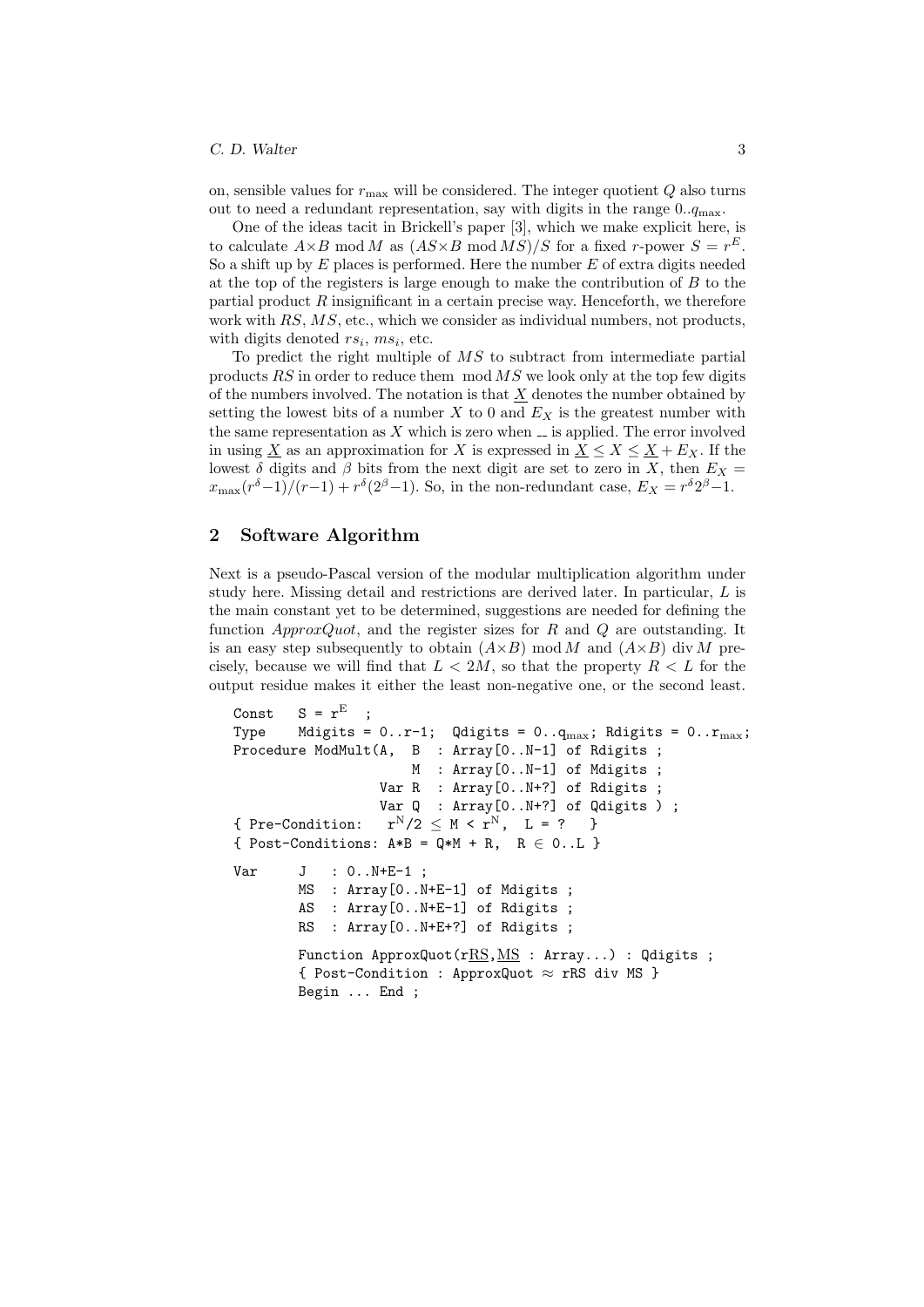```
Begin { ModMult }
        MS := Shift(M, E); AS := Shift(A, E); RS := 0; Q := 0;For J := N+E-1 DownTo 0 do
        Begin
            { Invariant: RS \in 0...LS }
            Q[J] := ApproxQuot(rRS, MS) ;
            RS := Shift(RS,1) + AS[J]*B - Q[J]*MS;
        End ;
        R := Shift(RS, -E)End ; { ModMult }
```
Using the subscripts of our notation so far rather than the indexing  $\left[-\right]$  of Pascal, if  $AS = \sum_i as_ir^i$  then  $RS_J \equiv (\sum_{i=J}^{N+E-1} as_ir^{i-J})B - (\sum_{i=J}^{N+E-1} q_ir^{i-J})MS$ satisfies  $RS_{N+E} = 0$  and  $RS_J \equiv rRS_{J+1} + as_JB - q_JMS$ . Hence  $RS_J$  is the value of  $RS$  at the end of the iteration with  $J$  as the value of the control variable. Therefore the final iterate  $RS = RS_0$  satisfies  $RS = AS \times B - Q \times MS$ , and the output satisfies  $A \times B = Q \times M + R$ , with  $R \leq L$  if the claimed loop invariant holds. When a suitable  $L$  is determined, the outstanding register sizes can be found easily, assuming representations of the numbers which require the maximum number of digits. In particular, we will find that  $R$  can be squashed into N digits.

#### 3 Convergence

If one partial product  $RS$  is in the range  $0.LS$ , then we require that the next partial product, say  $rRS+aB-qMS$ , be in the same range so that the process converges  $-$  otherwise the output R may become too large. In this section we establish the property required of L for this to be the case.

Ideally, the choice of  $q$  should make the expression for the next value of  $RS$  minimally non-negative, allowing  $L$  to be chosen equal to  $M$ . However, this would require checking every digit of  $RS$ ,  $aB$  and  $MS$ . Time is saved by using only the topmost bits of these inputs to generate an approximation for  $q$ . This forces a wider range  $0.LS$  for the next RS, and possible extra final subtractions of  $M$  to achieve  $R$  in the interval  $0..M$ .

Since S will be chosen large enough to make the term  $aB$  relatively small, q will satisfy  $rRS-qMS \approx 0$ , yielding  $q \approx rRS$  div MS, an approximate quotient. As the value of  $q$  is predicted by looking at only the top few digits of  $MS$  and  $RS$ , we define  $q = ApproxQuot(rRS, MS)$  for a suitable function. Here  $ApproxQuot$ may be obtained from a pre-computed look-up table, parametrised only by RS, which is re-set each time M is changed (cf Selby & Mitchell  $[6]$ ). The table can be computed easily from the values of  $qMS$  as q varies, these values being uniquely determined because the representation of MS is not redundant.

Although the choice of  $ApproxQuot$  is in the hands of the user, one possibility is  $q = rRS$  div  $(MS + E_{MS}+1)$ . This is slightly less accurate than the tabulated values of  $q$  suggested above, but easier to prove properties about. The inequalities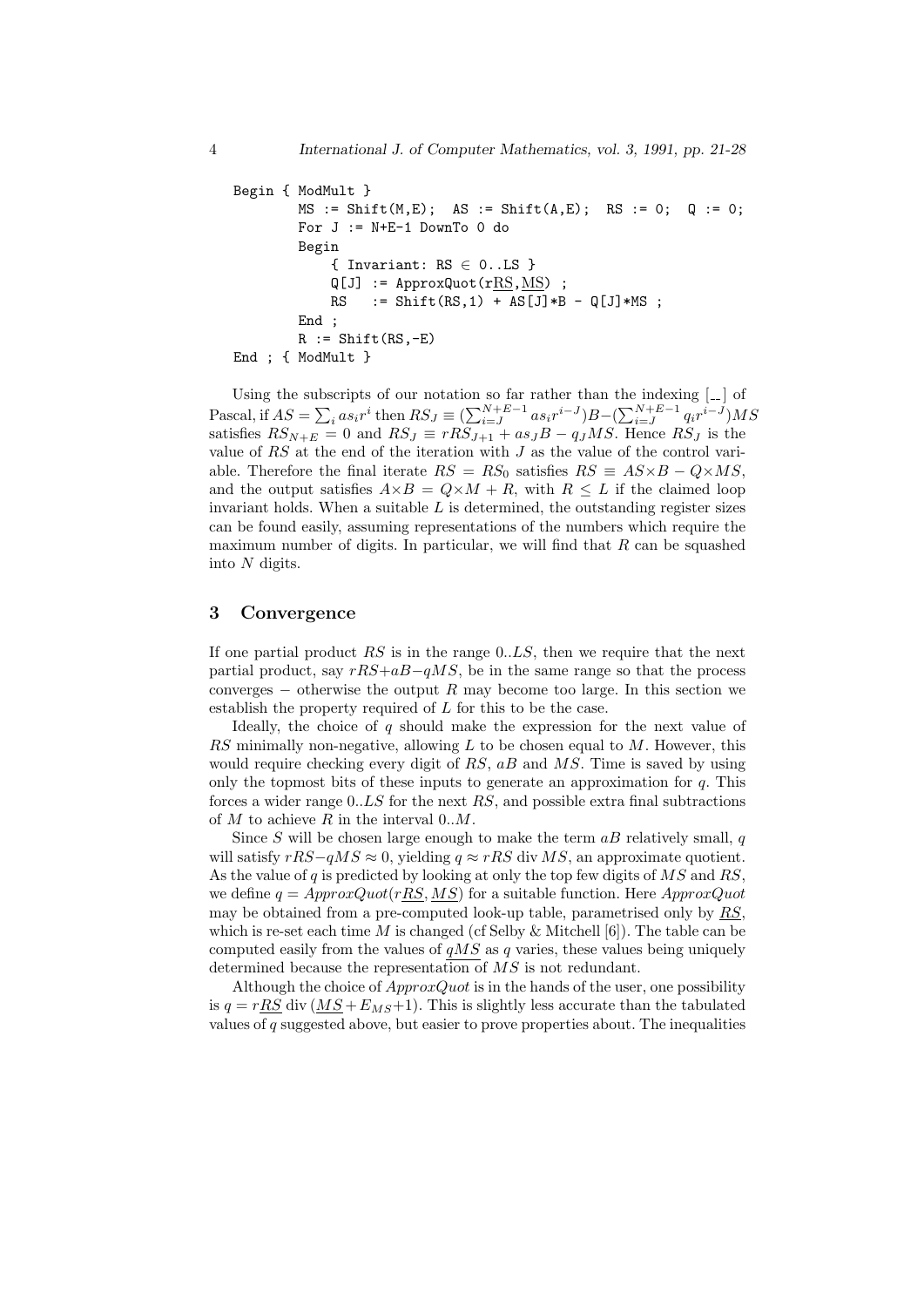established from this definition of  $q$  will work even better for a more accurate approximation to  $rRS$  div MS. Here  $E_{MS}+1$ ,  $rRS$  and MS are all multiples of a very large power of 2, so that shifting them down leaves a simple definition of q. Because  $MS \leq MS + E_{MS} + 1$ , we know

$$
rRS + aB - qMS
$$
  
\n
$$
\geq rRS - \{r\underline{RS} \operatorname{div} (\underline{MS} + E_{MS} + 1)\} \times MS
$$
  
\n
$$
\geq rRS - \{rRS \operatorname{div} MS\} \times MS > 0
$$

which is the desired lower bound. Similarly, an upper bound is obtained from

$$
rRS + aB - qMS
$$
  
=  $rRS + aB - q(MS + E_{MS} + 1) + q(E_{MS} + 1)$   
=  $rRS + aB - \{r\underline{RS} \operatorname{div} (\underline{MS} + E_{MS} + 1)\} \times (MS + E_{MS} + 1)$   
+  $\{r\underline{RS} \operatorname{div} (\underline{MS} + E_{MS} + 1)\} \times (E_{MS} + 1)$   
 $\leq rRS + aB - \{(rRS - rE_{RS}) \operatorname{div} (MS + E_{MS} + 1)\} \times (MS + E_{MS} + 1)$   
+  $(rRS \operatorname{div} MS) \times (E_{MS} + 1)$   
=  $X + rE_{RS} + aB - (X \operatorname{div} Y) \times Y + (rRS \operatorname{div} MS) \times (E_{MS} + 1)$   
where  $X = rRS - rE_{RS}$  and  $Y = MS + E_{MS} + 1$   
=  $X \operatorname{mod} Y + rE_{RS} + aB + (rRS \operatorname{div} MS) \times (E_{MS} + 1)$   
 $\leq Y + rE_{RS} + aB + (rRS \operatorname{div} MS) \times (E_{MS} + 1)$   
 $\leq MS + E_{MS} + 1 + rE_{RS} + r_{\max}^2(r^N - 1)/(r - 1) + (rLS \operatorname{div} MS) \times (E_{MS} + 1).$ 

This last expression is larger than  $MS$ , but only by a little if S is large enough and sufficiently many top bits are used. It is almost the value to choose for LS, which we need to choose slightly larger.

The other constraint required for the convergence of the algorithm is that ApproxQuot produces a result in the range 0.. $q_{\text{max}}$ . Certainly  $q \ge 0$  in this case. Because here, as in any definition of q,  $rRS - qMS \ge 0$ , we know  $q \le$ rRS div  $MS \leq rLS$  div MS if we pick LS as intended. Hence  $q \leq q_{\text{max}}$  if  $rLS$  div  $MS \leq q_{\text{max}}$ . Now, with this assumption, define

$$
LS = MS + E_{MS} + 1 + rE_{RS} + r_{\text{max}}^2(r^N - 1)/(r - 1) + q_{\text{max}}(E_{MS} + 1).
$$

Then the working of the last paragraph proves  $rRS + aB - qMS < LS$ , which is the required upper bound to ensure that the loop invariant is satisfied. So the process will converge as long as  $rLS$  div  $MS \leq q_{\text{max}}$ .

Inserting the value for LS in this assumption yields the sufficient condition

$$
r\{MS + rE_{RS} + r_{\text{max}}^2(r^N - 1)/(r - 1) + (q_{\text{max}} + 1)(E_{MS} + 1)\} \text{ div } MS \le q_{\text{max}}
$$

for everything to work, or, equivalently,

$$
rE_{RS} + r_{\text{max}}^2(r^N - 1)/(r - 1) + (q_{\text{max}} + 1)(E_{MS} + 1) < (q_{\text{max}} - r + 1)MS/r.
$$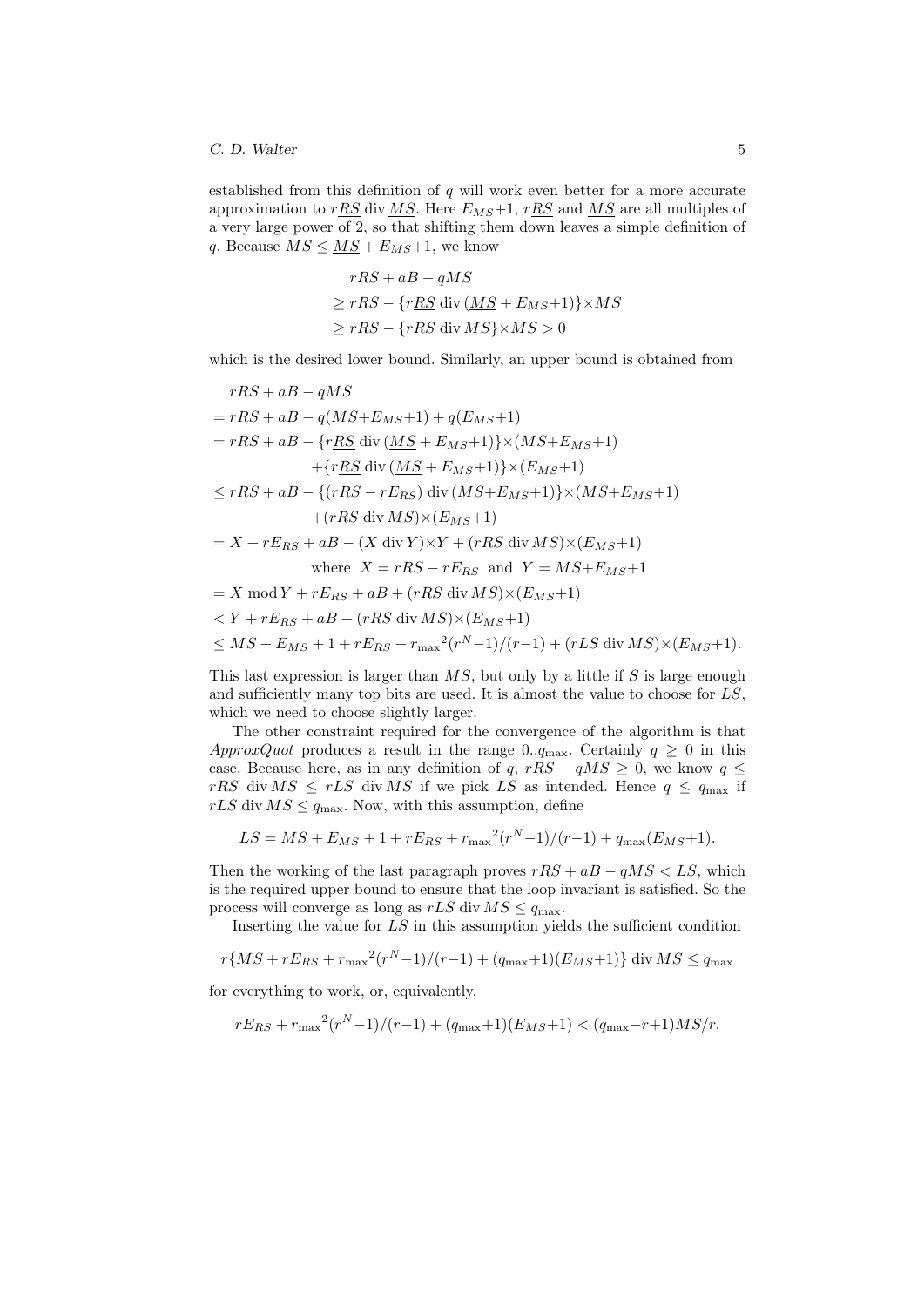This is clearly sharpest when  $\overline{MS}$  is at a minimum and illustrates that  $Q$  must have a redundant representation, i.e. there is only a solution if at least  $q_{\text{max}} \geq r$ holds. It is certainly solved by taking  $S$  large enough and using sufficiently many digits to approximate  $MS$  and RS for any fixed such  $q_{\text{max}}$ . Since the general upper bound  $q_{\text{max}} < 2r$  was an initial hypothesis,  $rLS$  div  $MS \leq q_{\text{max}} < 2r$  so that  $L < 2M$ , proving the contention that the output is at most M larger than the minimum non-negative residue.

## 4 A Solution

Assume that the lowest  $\alpha+E$  digits and the lowest  $\beta$  bits of the next digit are set to 0 in MS by  $\ldots$ , and that  $\sigma + E$  digits and  $\tau$  bits are annihilated similarly in the case of RS. Moreover, suppose as usual that  $M \geq M_{\text{min}} = r^N/2$ . The final inequality of the last section may now be re-written as

$$
r(r_{\max}(r^{\sigma+E}-1)/(r-1) + r^{\sigma+E}(2^{\tau}-1)) + r_{\max}^{2}(r^{N}-1)/(r-1) + (q_{\max}+1)r^{\alpha+E}2^{\beta}
$$
  
< 
$$
< (q_{\max}-r+1)r^{N+E}/2r
$$

This is what we need to satisfy for the algorithm to behave.

If  $q$  is obtained from a look-up table pre-computed from  $MS$  and indexed by  $RS$ , then we want to minimise the number of significant bits in  $RS$ , that is, maximise  $\sigma(\rho+1) + \tau$ . To do this, take  $q_{\text{max}}$  as large as possible, viz 2r−1. Then, from choosing just the two most significant terms on the left in the above, at least

$$
r^{\sigma + E + 1} 2^{\tau} + r^{\alpha + E + 1} 2^{\beta + 1} < r^{N + E}/2
$$

must hold, giving  $\sigma = N-2$ ,  $\tau = \rho-2$  and  $\alpha = N-2$ ,  $\beta = \rho-4$  as the most optimistic solution possible.

How many bits of RS are needed? Using  $RS < LS < 2MS < 2r^{N+E}$ , there may be 1 significant bit in the  $N+E+1$ st digit of RS. Also  $\rho+1$  bits come from the N+Eth digit, and 3 from the N+E−1st, since  $\rho+1$  are needed for each digit. This is a total of  $\rho$ +5 significant bits in RS. However, it is easy to OR the only bit of the  $N+E+1$ st digit with the  $\rho+1$ st bit of the  $N+E$ th digit to reduce this by 1 (so the  $N+E+1$ st digit of RS is not needed). For <u>MS</u> only  $\rho+4$  bits are needed if the above solution works because  $MS$  has a non-redundant form with only  $N+E$  digits. In this case, however,  $MS$  will have been shifted up initially so that its most significant bit is the top one of its  $N+E$ th digit. So only  $\rho+3$ bits of MS affect the computation of  $ApproxQuot$ . Thus, direct calculation of that function requires a total input of  $2\rho+8$  bits if the above choices satisfy our inequality.

When does the proposed solution above not work? Substituting the values into the inequality yields

$$
\frac{r(r_{\max}(r^{N-2+E}-1)/(r-1)+r^{N-2+E}(r/4-1)) + r_{\max}^2(r^N-1)/(r-1)+r^{N+E}/8}{\left\langle r^{N+E}/2 \right\rangle}
$$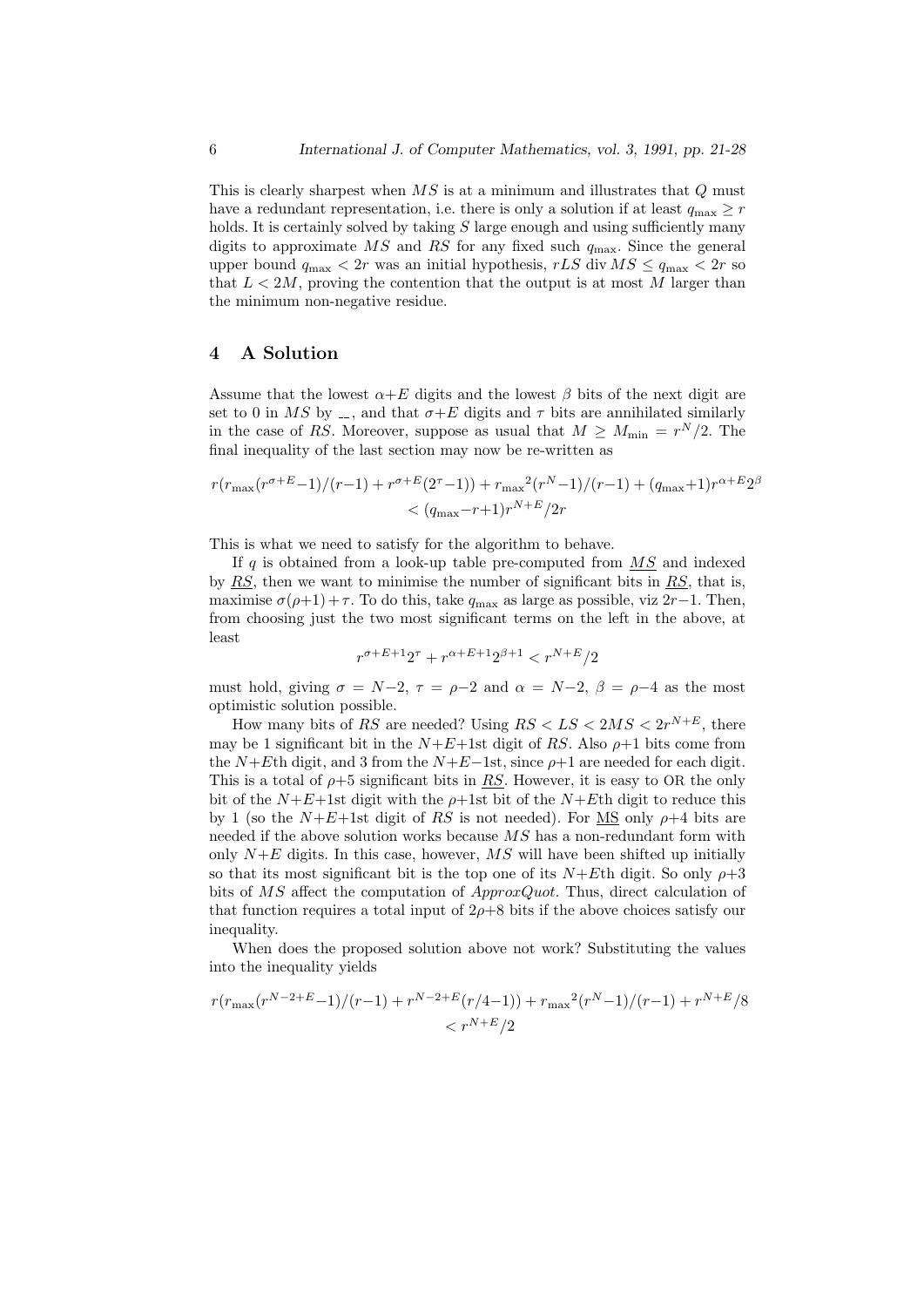#### C. D. Walter 7

Suppose we insist, reasonably, that  $r_{\text{max}} \leq 2(r-1)$ . Then this holds if

$$
2r(r^{N-2+E}-1) + r^{N-1+E}(r/4-1) + 4(r^N-1)(r-1) < 3r^{N+E}/8
$$

i.e. if

$$
r^{N-1+E}-2r+4(r^N\!-\!1)(r\!-\!1)
$$

For large enough E, this is therefore satisfied if  $r > 8$ , i.e.  $r \ge 16$ , or  $\rho \ge 4$ , which, of course, is the only range of values for which the choice of  $\beta(\geq 0)$  makes sense.

The largest value needed for E is when r is least, i.e.  $r = 16$ . The last inequality is satisfied if

$$
F^{-1} + 4(r - 1) \le r^E / 8
$$

r

i.e. if  $4(r-1) \leq r^{E-1}(r/8-1)$ , and so if  $4r \leq r^{E-1}$ . Thus  $E = 3$  suffices for  $r \ge 16$ , with  $E = 2$  easily if  $r \ge 64$ .

#### 5 Summary

The general radix version of Brickell's modular multiplication algorithm given in section 2 works when  $L$  is given by

$$
LS = MS + E_{MS} + 1 + rE_{RS} + r_{\text{max}}^2(r^N - 1)/(r - 1) + q_{\text{max}}(E_{MS} + 1)
$$

and  $q_{\text{max}} = 2r - 1$ ,  $r_{\text{max}} < 2r - 1$ ,  $M_{\text{min}} = r^N/2$ ,  $\overline{MS}$  is obtained by setting the lowest  $N+E-2$  digits and the lowest  $\rho-4$  bits of the next digit to 0, RS is obtained similarly by setting the lowest  $N+E-2$  digits and next  $\rho-2$  bits to 0,  $E = 3$  for  $r > 16$ ,  $E = 2$  for  $r > 64$ , and  $r > 16$ .

We do not need to work out  $LS$  explicitly, but we know it is less than  $2MS$ , so that the output R is bounded by 2M. The least value  $M_{\text{min}}$  of M can be justified by shifting  $M$  up by a power of 2 to make full use of the  $N<sup>th</sup>$  digit.

Solutions exist to the inequality for the values 2, 4 and 8 of  $r$  and can be obtained in exactly the same way as above. This is also true for different choices of  $r_{\text{max}}$  and  $q_{\text{max}}$  provided they each allow redundancy.

# 6 Hardware and Efficiency

In the loop each addition and the generation of the next  $q$  can be done together in a single clock cycle, with the result that  $N+E$  cycles are required for the algorithm to execute. Clock speed is bound by the number of gates on the longest or critical path, which is found by adding the lengths of the critical paths needed to compute q and to perform the addition  $rRS+aB-qMS$ . The addition, which includes the digit multiplications, is like adding about  $2\rho+6$  binary numbers, and so has a depth in the order of  $log_2(2\rho+6)$ . However, binary carries must then propagate over the length of the digit, so that the critical path length has an effective length of order  $\rho$ .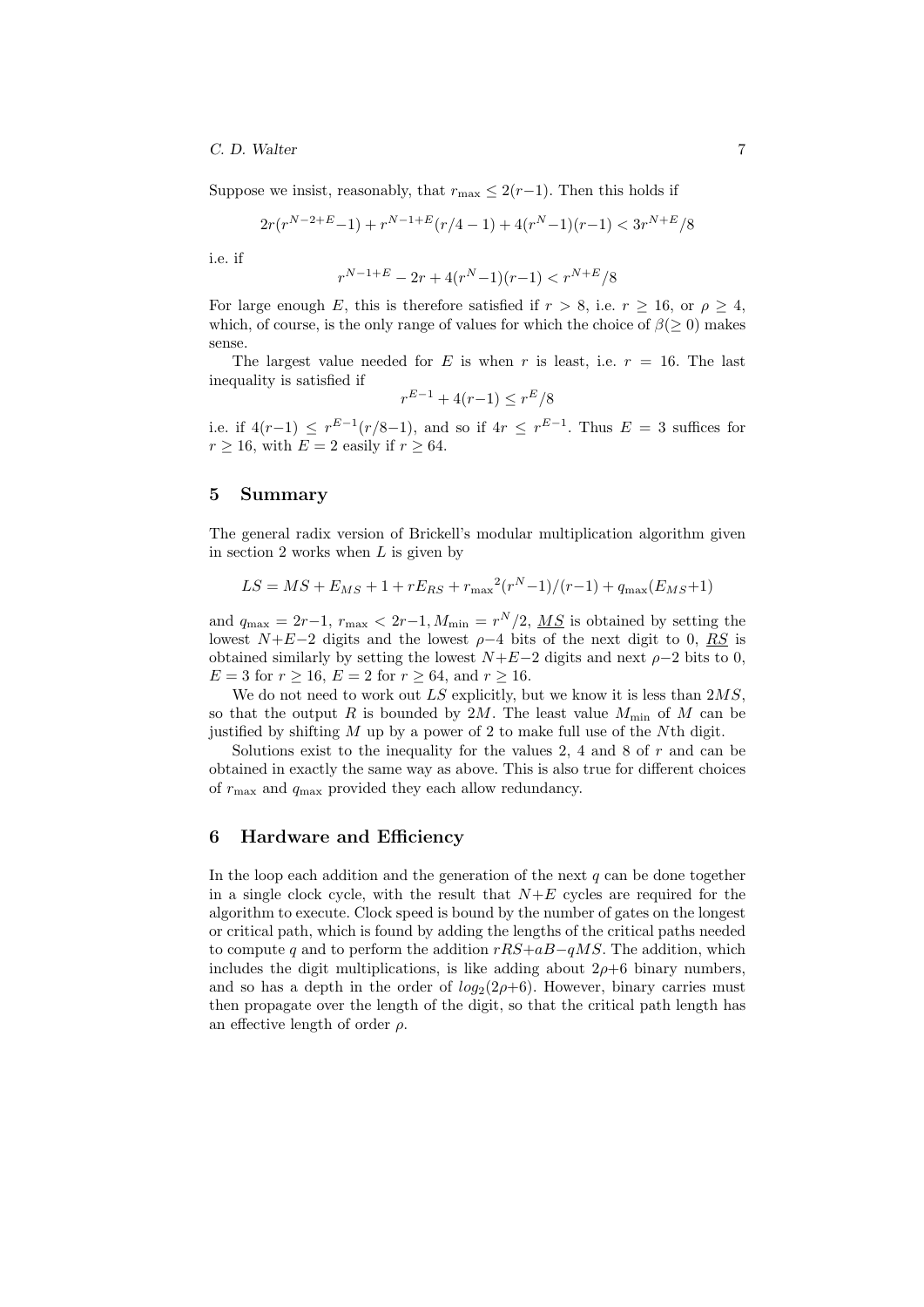The number of bits for determining q has order  $\rho$  and so a look-up table would require a critical path of the order  $log_2 \rho$ , leaving the adder as the main source of length in the critical path.

Thus the clock cycle time is asymptotically proportional to  $\rho$ . Also, the number of iterations in the loop is asymptotically proportional to the number of digits, and so to  $1/\rho$ . This means that the throughput time is asymptotically constant as  $r$  is increased, and no real benefit accrues from having a large base.

However, for small r, the various switching circuits etc. independent of  $r$  will dominate critical path lengths, so that a modest increase in r beyond 2 should initially reap a reward, but that return will decrease every time  $r$  is further increased.

The area of the chip is dominated by that of the adder, and the registers containing  $A, B, M$  and  $R$ . Again, the common hardware for any choice of r dominates for very small r. The adder can be made from around  $3(2\rho+6)$ gates for each bit position, giving an area  $3N\rho(2\rho+6)$  for the adder. This is proportional to  $\rho$  as r is increased. Hence chip efficiency measured as the inverse of the product of time by area actually decreases eventually as  $r$  is increased. However, one immediate advantage of increasing the base is that the registers contain fewer bits: for a given natural number, the number of bits required in our redundant systems is proportional to  $(\rho+1)/\rho$ , which makes the step from base 2 to  $r = 4$  or 8 quite attractive.

# 7 Conclusion

A very general modular multiplication algorithm has been presented and verified and the efficiency of hardware implementations discussed. Although the order estimates supply an accurate view of large-scale behaviour, lower order terms dominate for small values of the base  $r$  of the number representations. It seems best to choose the base  $r > 2$ , but not much larger.

#### References

- 1. Atkins, D.E., Higher-radix division using estimates of the divisor and partial remainders, IEEE Trans. Comp. C17 (1968) 925-934.
- 2. Avizienis, A., Signed Digit Number Representations for Fast Parallel Arithmetic, IEEE Trans. Elec. Comp. EC10 (1961) 389-400.
- 3. Brickell, E.F., A Fast Modular Multiplication Algorithm with Application to Two Key Cryptography, Advances in Cryptology (Proc. of CRYPTO 82), Chaum et al. eds., Plenum, 1983, 51-60.
- 4. Gibson, J.K., A generalisation of Brickell's algorithm for fast modular multiplication, Bit 28 (1988) 755-763.
- 5. Rivest, R.L., Shamir, A., & Adleman, L., A Method of obtaining Digital Signatures and Public Key Cryptosystems, Comm. ACM 21 (1978) 120-126.
- 6. Selby, A., & Mitchell, C., Algorithms for software implementations of RSA, IEE Proc. 136, part E, (1989) 166-170.